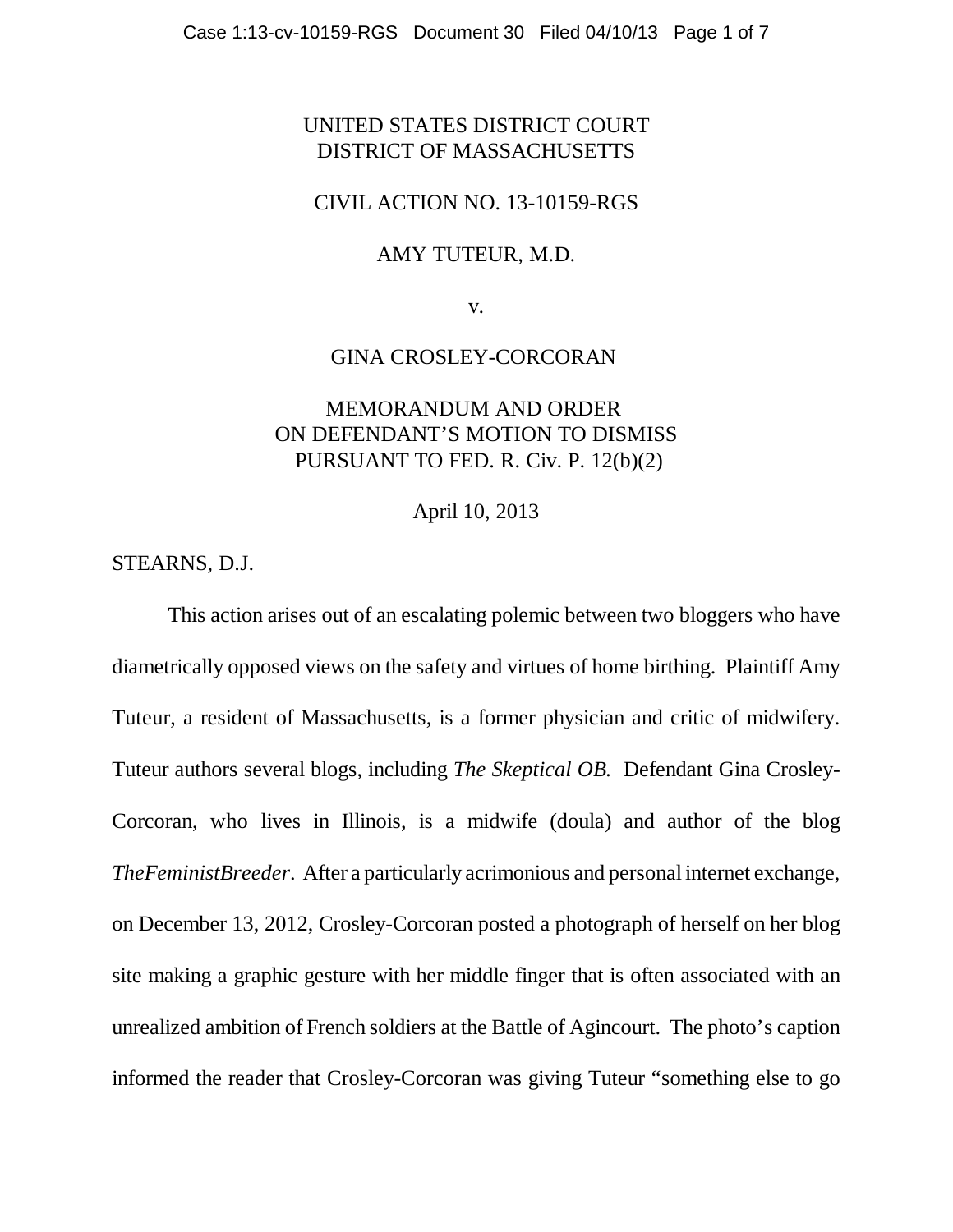#### Case 1:13-cv-10159-RGS Document 30 Filed 04/10/13 Page 2 of 7

back to her blog and obsess about." Tuteur copied the photo and posted it on *The Skeptical OB* without Crosley-Corcoran's permission*.* Crosley-Corcoran responded with a cease and desist letter to Tuteur alleging copyright infringement. She also sent Tuteur's website provider, BlueHost (a company whose servers are based in Utah), a "takedown notice" pursuant to the Digital Millennium Copyright Act (DMCA), 17 U.S.C. § 512(c)(3). Crosley-Corcoran's counsel made several attempts to resolve the matter more or less amicably. These efforts, however, came to naught when Tuteur preemptively filed this lawsuit alleging abuse of the DMCA by Crosley-Corcoran.

In her two-count Complaint, Tuteur accuses Crosley-Corcoran of making a material misrepresentation of infringing activity, in violation of 17 U.S.C. § 512(f), and of tortiously interfering with an advantageous contractual relationship enjoyed by Tuteur. Both Counts are premised on the takedown notice sent by Crosley-Corcoran to BlueHost. Crosley-Corcoran, for her part, moves to dismiss the Complaint pursuant to Fed. R. Civ. P. 12(b)(2). She maintains that as an Illinois resident whose connection to Massachusetts is only by virtue of the ubiquitous access that readers like Tuteur have to her blog over the world wide web, she lacks the "minimum contacts" necessary to subject herself to *in personam* jurisdiction in this forum.<sup>1</sup>

<sup>&</sup>lt;sup>1</sup> "The proper exercise of specific *in personam* jurisdiction hinges on satisfaction of two requirements: first, that the forum in which the federal district court sits has a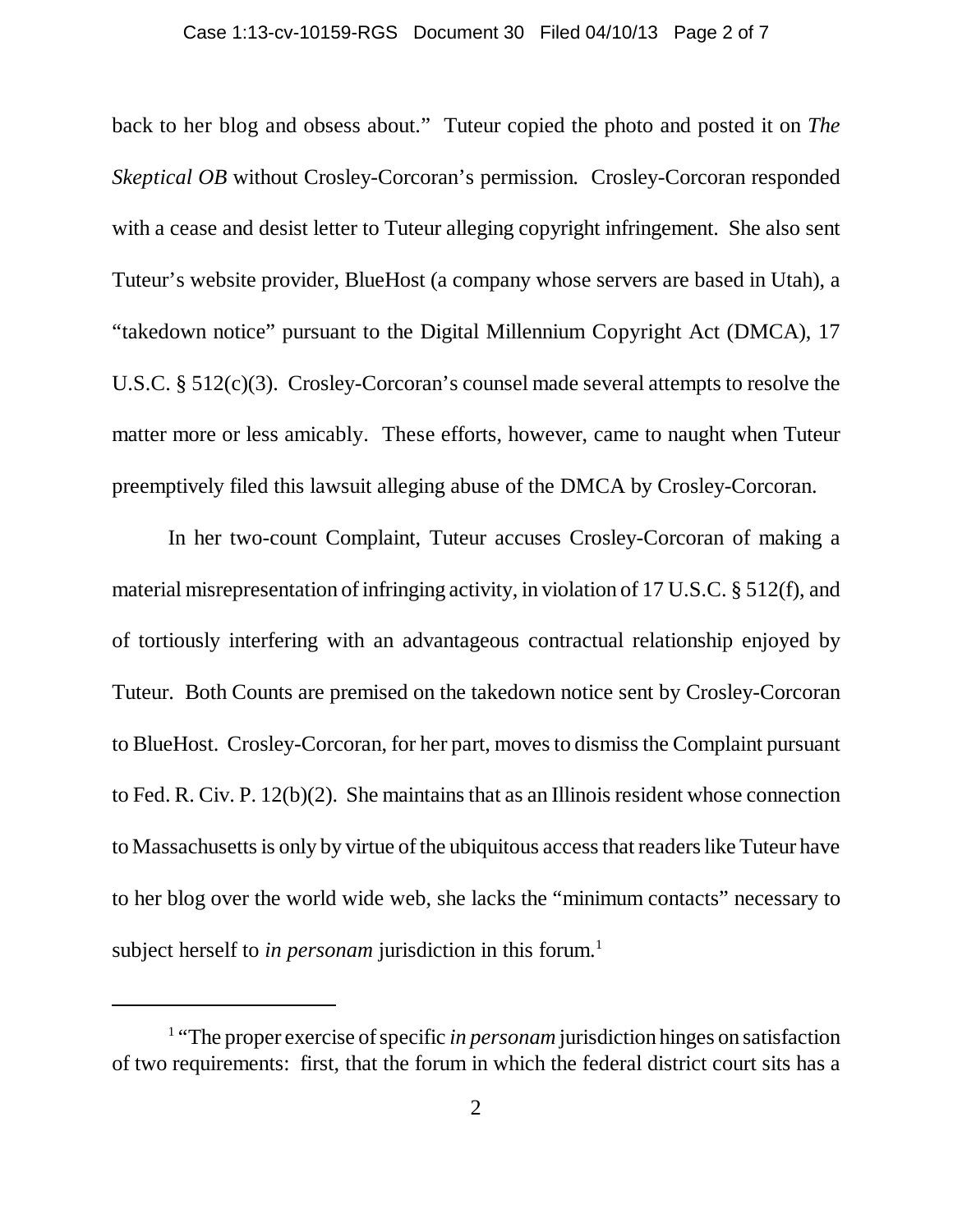As a rule, a court will determine whether Article III jurisdiction exists before reaching the merits of a plaintiff's claim. *Steel Co. v. Citizens for a Better Env't*, 523 U.S. 83, 88-89 (1998). But if the merits can be readily resolved in favor of the party challenging jurisdiction, complex jurisdictional questions can be avoided. *Norton v. Mathews*, 427 U.S. 524, 530-532 (1976). This is such a case. The core question – one that the First Circuit has not fully addressed – is whether ownership of an active, interactive, or passive website maintained by a service provider based outside of Massachusetts but which Massachusetts residents can access over the Internet satisfies

long-arm statute that purports to grant jurisdiction over the defendant; and second, that the exercise of jurisdiction pursuant to that statute comports with the strictures of the [Due Process Clause of the] Constitution." *Pritzker v. Yari*, 42 F.3d 53, 60 (1st Cir. 1994). Under the Massachusetts Long-Arm-Statute, "[a] court may exercise personal jurisdiction over a person, who acts directly or by an agent, as to a cause of action in law or equity arising from the person's (a) transacting any business in this commonwealth; . . . [or] (c) causing tortious injury by an act or omission in this commonwealth." Mass. Gen. Laws ch. 223A, §§ 3 (a) and (c). The Fourteenth Amendment's concern for fundamental fairness is expressed by the requirement that there be certain "minimum contacts" between the defendant and the forum state to establish specific jurisdiction. The test is in three parts. "First, the claim underlying the litigation must directly arise out of, or relate to, the defendant's forum-state activities. Second, the defendant's in-state contacts must represent a purposeful availment of the privilege of conducting activities in the forum state, thereby invoking the benefits and protections of that state's laws and making the defendant's involuntary presence before the state's court foreseeable. Third, the exercise of jurisdiction must, in light of the Gestalt factors, be reasonable." *United Elec. Workers v. 163 Pleasant St. Corp.*, 960 F.2d 1080, 1089 (1st Cir. 1992).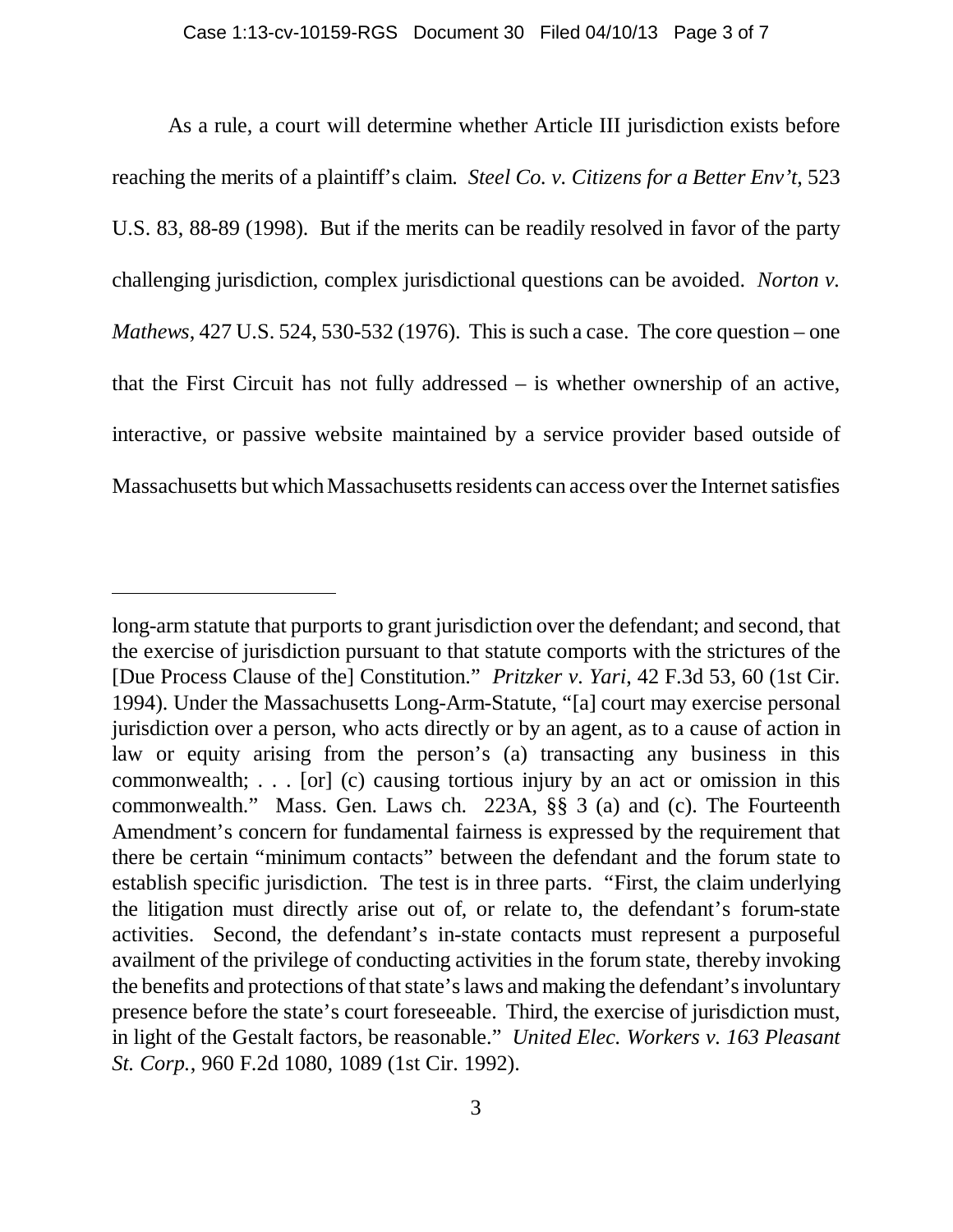the purposeful availment test.<sup>2</sup> See Cossaboon v. Maine Med. Ctr., 600 F.3d 25, 35 (1st Cir. 2010) (the mere fact that a web site is interactive is not sufficient to confer jurisdiction as such a rule would eviscerate the limits on personal jurisdiction – one has

<sup>&</sup>lt;sup>2</sup> In her Opposition to Crosley-Corcoran's motion to dismiss, Tuteur relies on *Calder v. Jones*, 465 U.S. 783 (1984). In *Calder*, an editor and a writer for the National Enquirer, both of whom were residents of Florida, were sued in California for libeling Shirley Jones, a California actress. *Id*. at 789-790. The offending article involved Jones's California activities. The story was drawn from California sources, and the brunt of the harm, in terms of emotional distress and injury to Jones's professional reputation, was felt in California. In upholding the exercise of personal jurisdiction over the two defendants, the Supreme Court pointed to the fact that the National Enquirer had its largest circulation – over 600,000 copies – in California. *Id.* "[J]urisdiction properly could be asserted over the reporters because the defendants had aimed an act at the forum state, knew the act would likely have a devastating effect, and knew the injury would be felt in the forum state, where Jones lived and worked 'and in which the National Enquirer ha[d] its largest circulation.'" *Id.* at 790. *See also Noonan v. Winston*, 135 F.3d 85, 90 (1st Cir. 1998) ("Just as widespread circulation of a publication indicates deliberate action, thin distribution may indicate a lack of purposeful contact."). The so-called "effects" test derived from *Calder* provides that "a defendant's tortious acts can serve as a source of personal jurisdiction only where the plaintiff makes a prima facie showing that the defendant's acts (1) were intentional, (2) were uniquely or expressly aimed at the forum state, and (3) caused harm, the brunt of which was suffered - and which the defendant knew was likely to be suffered - [in the forum state]." *Johnson v. Arden*, 614 F.3d 785, 795-796 (8th Cir. 2010), quoting *Lindgren v. GDT, LLC*, 312 F. Supp. 2d 1125, 1132 (S.D. Iowa 2004). It would seem unlikely that Tuteur could satisfy the three elements of the *Calder* test, particularly the second.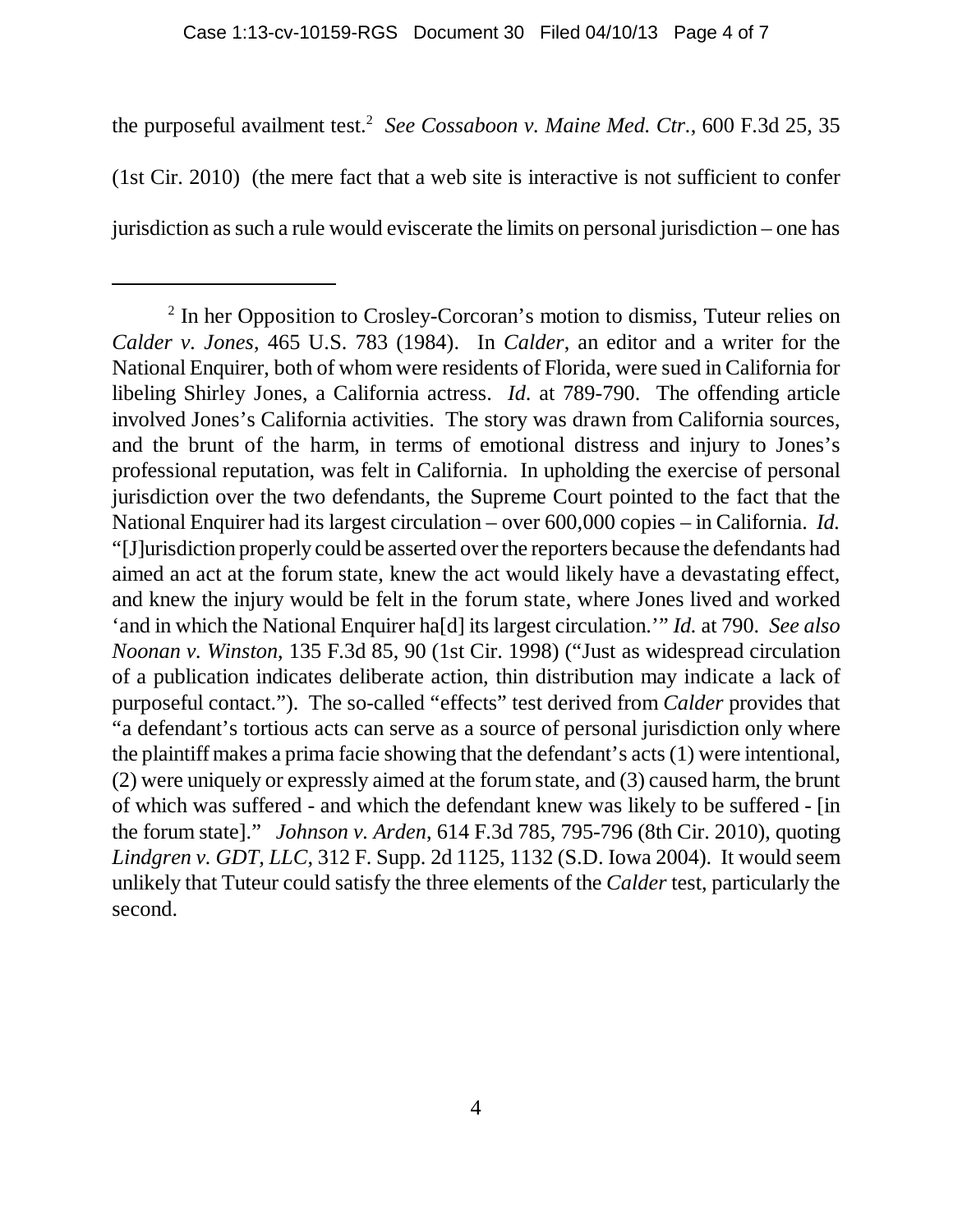#### Case 1:13-cv-10159-RGS Document 30 Filed 04/10/13 Page 5 of 7

to look to the extent to which the interactive features are actually used to conduct commercial activities).

 Putting aside the thorny issue of internet-based personal jurisdiction, in reviewing the exhibits attached to the pleadings, the court seriously questions whether Tuteur has stated a viable cause of action against Crosley-Corcoran. The takedown notice at issue appears to conform to the letter of the requirements of section  $512(c)(3)$ the DMCA. In it, Crosley-Corcoran states accurately that her likeness has been copied without her express authorization and published by Tuteur without permission on her *SkepticalOB* website. *See* Compl. Ex. 11. It is true that if the tables were reversed, and this was a lawsuit brought by Crosley-Corcoran against Tuteur for copyright infringement, Tuteur would have a plausible, and even dispositive fair use affirmative defense, *see Campbell v. Acuff-Rose Music, Inc.*, 510 U.S. 569, 590 (1994), or as she suggests at one point, a defense of implied license, *see Estate of Hevia v. Portrio Corp.*, 602 F.3d 34, 40-42 (1st Cir. 2010). But there is no requirement in the DMCA that a notice-giver inform the service provider of an infringer's possible affirmative defenses, only that she affirm her good faith belief (as appears to be the case here) that the copyrighted material is being used without her (or her agent's) permission. Seen in this light, there is no material misrepresentation by Crosley-Corcoran of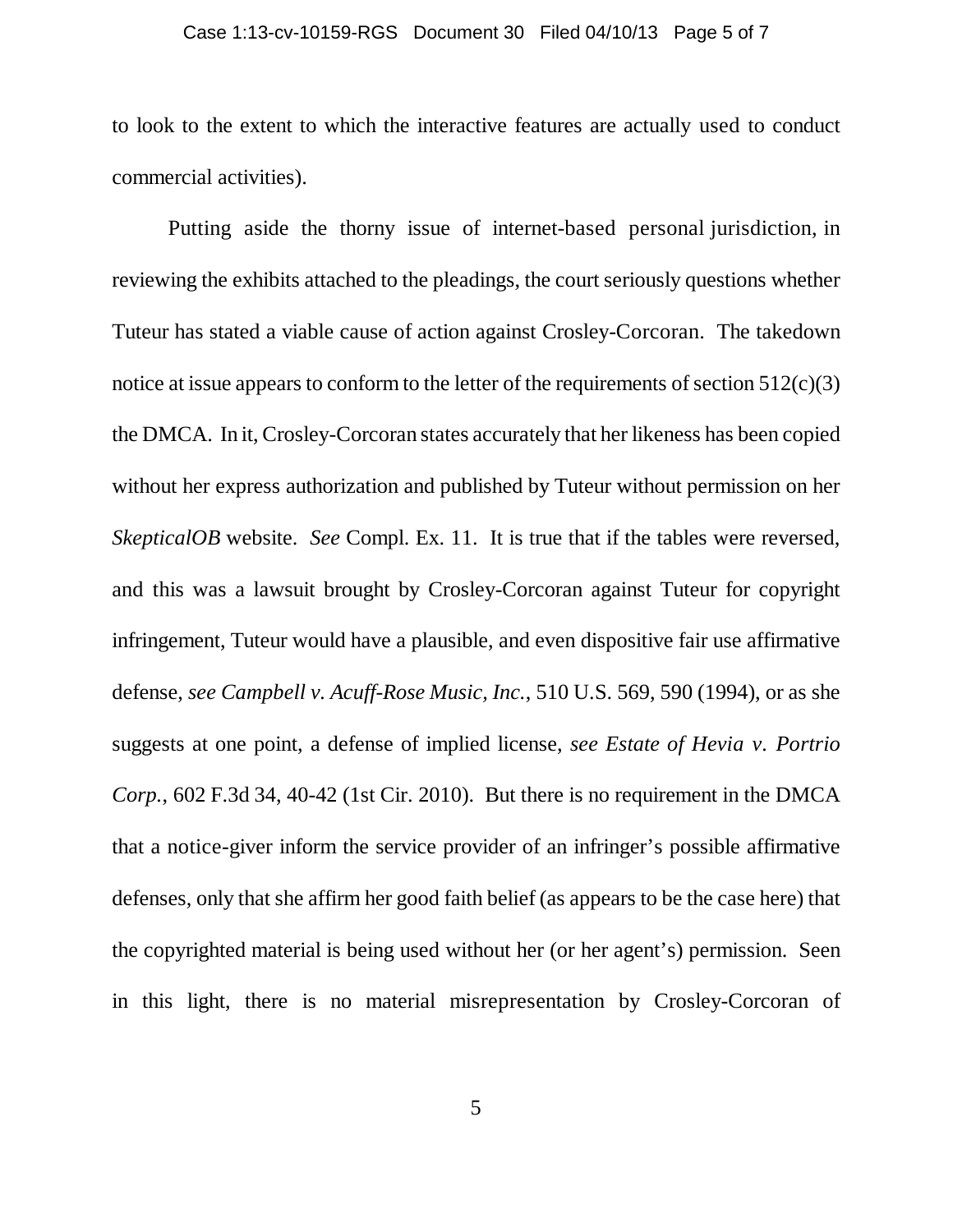infringement, as a viable cause of action under section  $512(f)(1)$  would require.<sup>3</sup>

Tuteur's tortious interference claim would also seem vulnerable on similar grounds. The Complaint alleges that Crosley-Corcoran by causing BlueHost to remove her photograph from Tuteur's blog site "[was] acting with improper motive and/or improper means in causing harm to Dr. Amy [Tuteur] and preventing her exercise of contractual rights." Compl. ¶ 78. *See also United Truck Leasing Corp. v. Ronald D. Geltman*, 406 Mass. 811, 816 (1990) (adopting Restatement (Second) of Torts § 766 (1977)). Here, there would seem nothing improper about the purpose of Crosley-Corcoran's takedown notice, which was to stop what she believed was an infringement of her copyrighted likeness, while the means that she chose, sending a the notice to the service provider, was one explicitly authorized by the statute.

 A district court may, on its own initiative, note the apparent inadequacy of a complaint and enter a dismissal on the merits. It will do so, however, only after giving a plaintiff notice and the opportunity to address the complaint's perceived deficiencies. *See Wyatt v. City of Boston*, 35 F.3d 13, 14-15 (1st Cir. 1994); *see also Chute v. Walker*, 281 F.3d 314, 319 (1st Cir. 2002). Consistent with these strictures, the court

<sup>&</sup>lt;sup>3</sup> The MDCA provides a procedure for counter-notification where an accused infringer believes that a mistake has been made by the provider in removing disputed material. *See* 17 U.S.C. § 512(g).